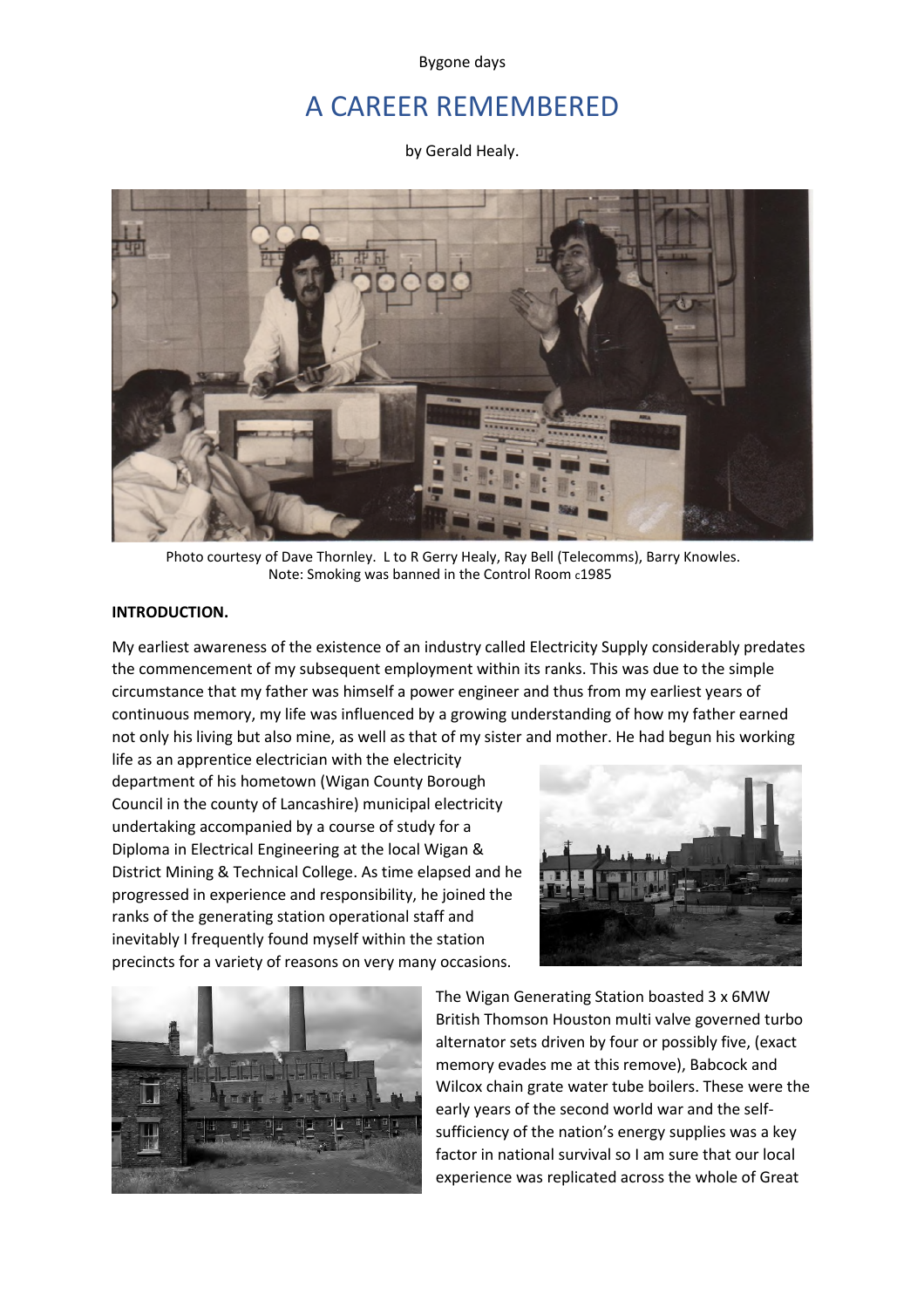Britain. The installed plant that I knew must have commissioned around the early twenties and replaced what had originally been in place since the turn of the century and which I recall being informed had been steam engine sets with vertically aligned reciprocating feed pumps supplying the boilers. The original footings for these machines were still visible at one end of the boiler-house. Certainly, there was a foundation stone in the office building which fronted the station which bore the date 1902. (NB: the year my father was born).

I do not know if the area was specifically targeted by enemy action from the air but being situated exactly halfway between Liverpool and Manchester on a line running virtually due east/west, the fallout from the severe blitz raids on those two cities was very close on occasion. Also, there were important munition factories within four or five miles which came in for some Luftwaffe attention. As it happened, the effect of the war on me personally was not as drastic as it might have been, or



indeed, as it was to some of my friends and schoolmates. My father, I understand, had volunteered and registered for war service as an engineer in the Merchant Navy, as being an activity closely allied to his civilian experience not to mention one essential to national survival. However, as one of the older young men on the staff, (being then in his late thirties) he was prevented from this course of action and designated "reserved occupation". Someone had to stay to "run the job". I do remember though that a company of the Home Guard was formed from the staff of the Wigan Corporation Electricity Department into which he was drafted. I recall that frequently, if he was not on night shift



in his civilian capacity, he was required to don uniform for a security stint at work against the perceived possibility of enemy infiltration. I recall him also attending the local drill-hall for rifle range training and practice. In these complacent days, we laugh at the portrayed antics of "Dad's Army" but I can vouch at first hand that it wasn't always too amusing at the time and was in fact regarded as a serious last resort, however futile it might have proved in the event. Mercifully, they were never put to the test!

Whenever I was taken into the station, it was an environment which, I found at once puzzling and awe inspiring in those childhood years and my memories are many and varied. Among the ones that stand out is getting to know many of my father's colleagues: these seemed to me to consist of men who were endowed with a high degree of wisdom and kindliness and who invariably took the trouble to acknowledge the presence of a young lad. They were indeed men of high calibre, some of his senior colleagues having served with distinction in the Great War and indeed one of whom I later learned had been decorated for gallantry with the award of the Military Cross. I was at various times witness to some of the routine activities of a power station and did not go without explanation from the experts of the significance of what I saw. One particular highlight in this regard occurred soon after the ending of the second world war when the lights literally went on again after the years of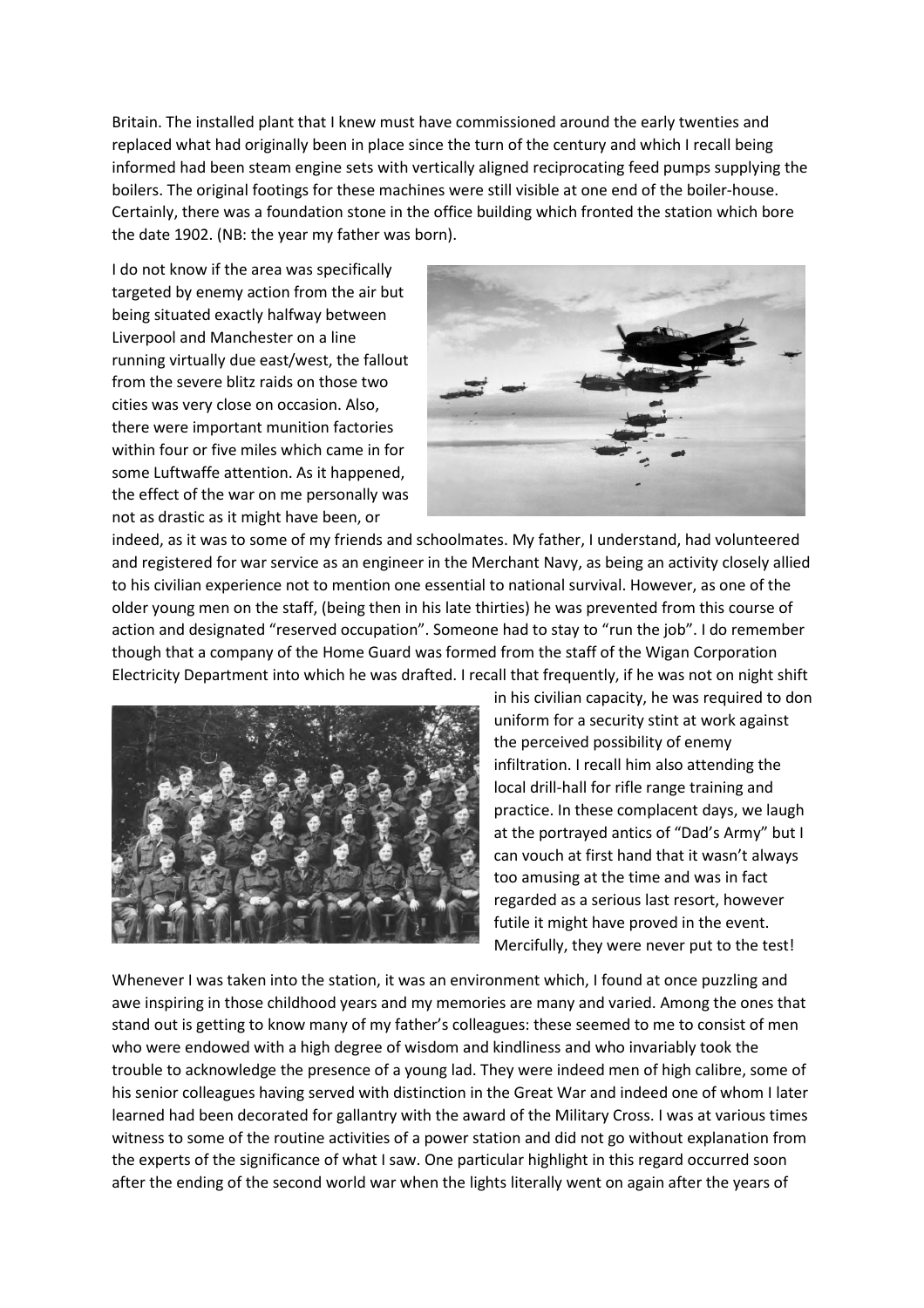blackout. The local authority had caused the town to be illuminated afresh and the old pre-war street lights were replaced by the more modern technology whereby the illumination was provided by, I think, mercury lamps which emitted a purple effect which I thought cast a somewhat spooky glow into the Wigan streets. However, my "fifteen minutes of fame" came when I was accorded the privilege of switching them on one evening at lighting up time. The street lights were controlled from a console located, as I remember, on a switchboard controlling the old No. 1 BTH turbo alternator set and I, under strict supervision, was allowed to make the requisite selections and operate the control handle which triggered the relay which triggered the contacts which triggered the lights of Wigan. My superior demeanour the next day when I "casually" informed my schoolmates that I had: "switched the town lights on last night," elicited reactions varying from awestruck envy through total disbelief to a desire to "scrag" me out of sheer jealousy.

Another unusual aspect of the original Wigan generating station, (aka Bradford Place, so named because of its location off Bradford Street), was its coal handling arrangement. Every single ton of coal was conveyed into the plant by water transport, being borne from local collieries by barge along the Leeds-Liverpool canal to a jetty whence it was transferred to the bunkering conveyor system literally by hand shovelling and wheel



barrowing in those early times. I recall a vast improvement to this state of affairs when the then very "hands on" Deputy Station Superintendent designed and specified a mechanical grab system which was ultimately constructed and brought into use by the resourceful Maintenance Engineer and his staff and did away with the need to manhandle the fuel. All this was achieved, as I remember, in house and without recourse to expensive outside suppliers and contractors. I even seem to recall the aforementioned Deputy Super (who was frequently to be seen wearing a boiler suit) actually fabricating the structure of the grab bucket with his own hands in order that the maintenance staff should not be absent from their routine duties any more than was necessary. Very proud of his prowess with the welding gear was the Deputy! The coal grab was very much his baby and it worked.

It was toward the end of WW2 that the Wigan County Borough Corporation decided that Bradford Place needed to be supplemented. It had by then been connected to the nascent national grid system under the auspices of the old Central Electricity Board, a public body charged with connecting together the disparate undertakings throughout the country and the forerunner of the present National Grid PLC in some senses.

(NB: It is interesting to note I think that in that sense, a form of "nationalisation" was introduced into the industry long before the Labour government reforms of 1945 and beyond, albeit for very different reasons and applying only to the transmission infrastructure but of course, not to the production function).

In Wigan, it was determined that a new generating facility should be tendered for and thus began the process which culminated in the commencement of the construction of the Westwood Generating Station on fairly adjacent land across the canal from Bradford Place, incorporating the relatively modern system of pulverised fuel boilers and 4 x 30MW turbo alternators…if not a big deal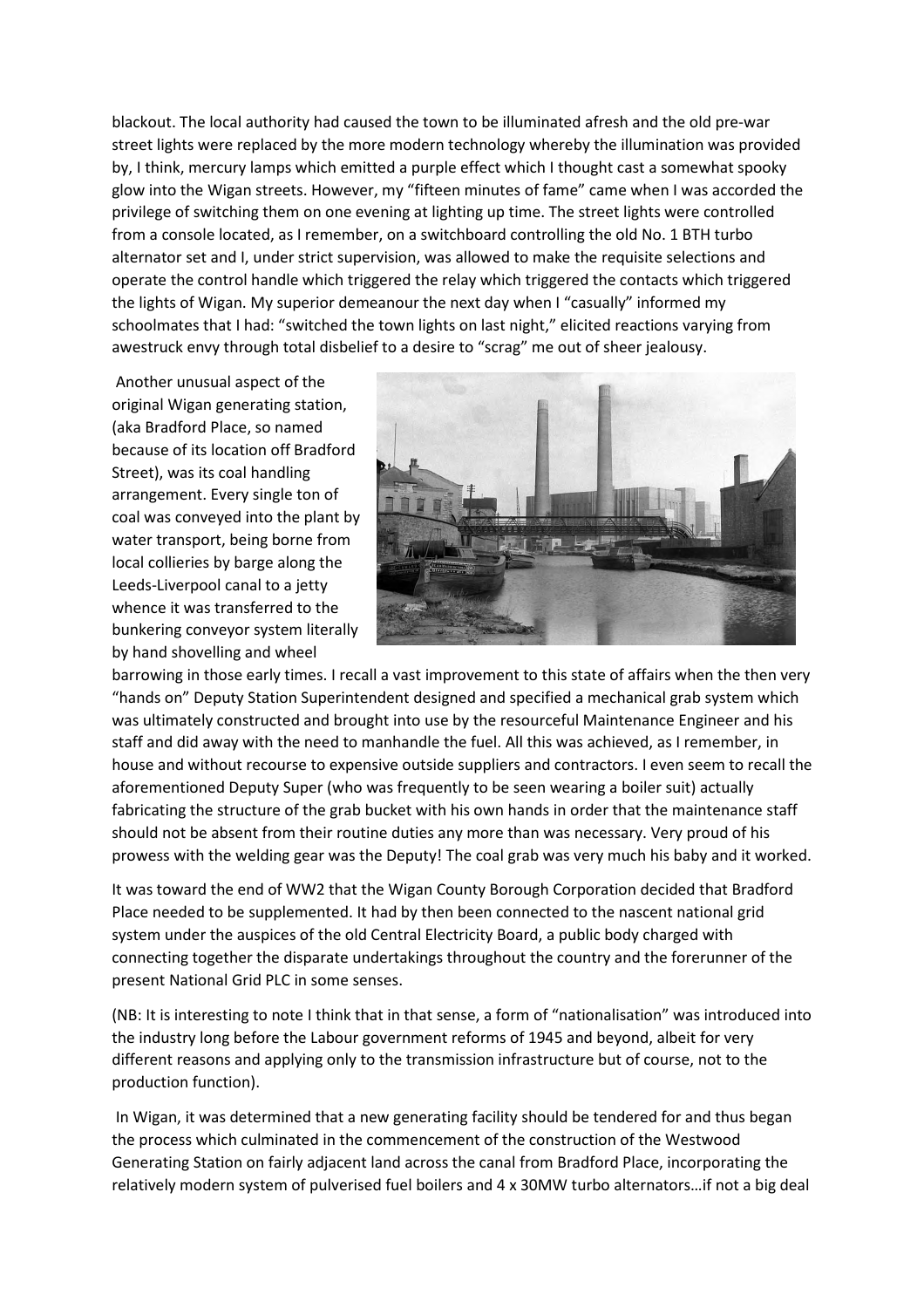in 1946 at least a reasonably sized one. I well remember the new edifice slowly taking shape on the local townscape and particularly the erection of twin cooling towers which the natives wondered at greatly. Come 1945 and the election of the post war Labour government with its commitment to public ownership of the essential utilities, the partly constructed Westwood was removed from the oversight of the Wigan Town Council and became the property, lock, stock and barrel of the new British Electricity Authority on vesting day, 1st April 1948. Westwood ultimately commissioned in I think 1950. It was not long afterwards that my own career in Electricity Supply commenced, as it turned out, a career that coincided, give or take a year or so either end, with the period of nationalisation. Notwithstanding the commissioning of this addition to the system in Wigan, the old Bradford Place station was not immediately supplanted. It continued operations until I think sometime in 1957 and indeed, as we shall see, I completed my training there before its closure.

### THE WORLD OF WORK.

Although it was never inevitable that I should follow my father into his working environment, I suppose my exposure to it as described above must have had a deep influence. I had nonetheless as much interest at school in languages, particularly English and French as I had in Science subjects and probably more so than in mathematics and might well have followed a different career path. However, I finally decided to try for what seemed to me to be "the family business". I had achieved a clutch of modest GCE "O" levels in the academic year ending in 1951 which was incidentally the first year of the GCE system. The former School Certificate had been the standard for many years and I was among the first candidates to be subject to the change, although there was no alteration to the academic content of the syllabus. My efforts in that regard, together with the inevitable interview by the Education and Training department of the newly established North West Division of the BEA, were considered adequate for the offer of an apprenticeship in Mechanical Maintenance accompanied by the study for Ordinary/Higher National Certificate in Mechanical Engineering on a part time basis. Thus began the culture shock of transition from grammar school desk to ash basement in one easy leap.

My initial posting was to Bolton Generating Station (known as "Back o'th' Bank"), a distance from my home of some 15 miles or so and equipped with 3 x 30MW turbo alternators (of I seem to remember English Electric manufacture) and fired by the ubiquitous Babcock and Wilcox chain grate boilers, six I think in all. It was certainly a huge transformation in my life but with the optimism and adaptability of a sixteen year old, I became accustomed to the change reasonably quickly, a process helped by the acquisition of my first motorbike, a thrill which I have never forgotten and, at this remove, sometimes wonder how I survived. Very soon after the commencement of my new

employment, I was transferred for six months to the newly established Workshop Training Centre to acquire the fundamental techniques of hands on workshop engineering. This was located on the site of the Stuart Street Generating Station in the Bradford district of Manchester and my group were the second course to attend. Along with day to day workshop practice instruction by the Chief Instructor and his Assistant, I recall some of the more senior trainees were enlisted to help us younger lads which was intended presumably to give

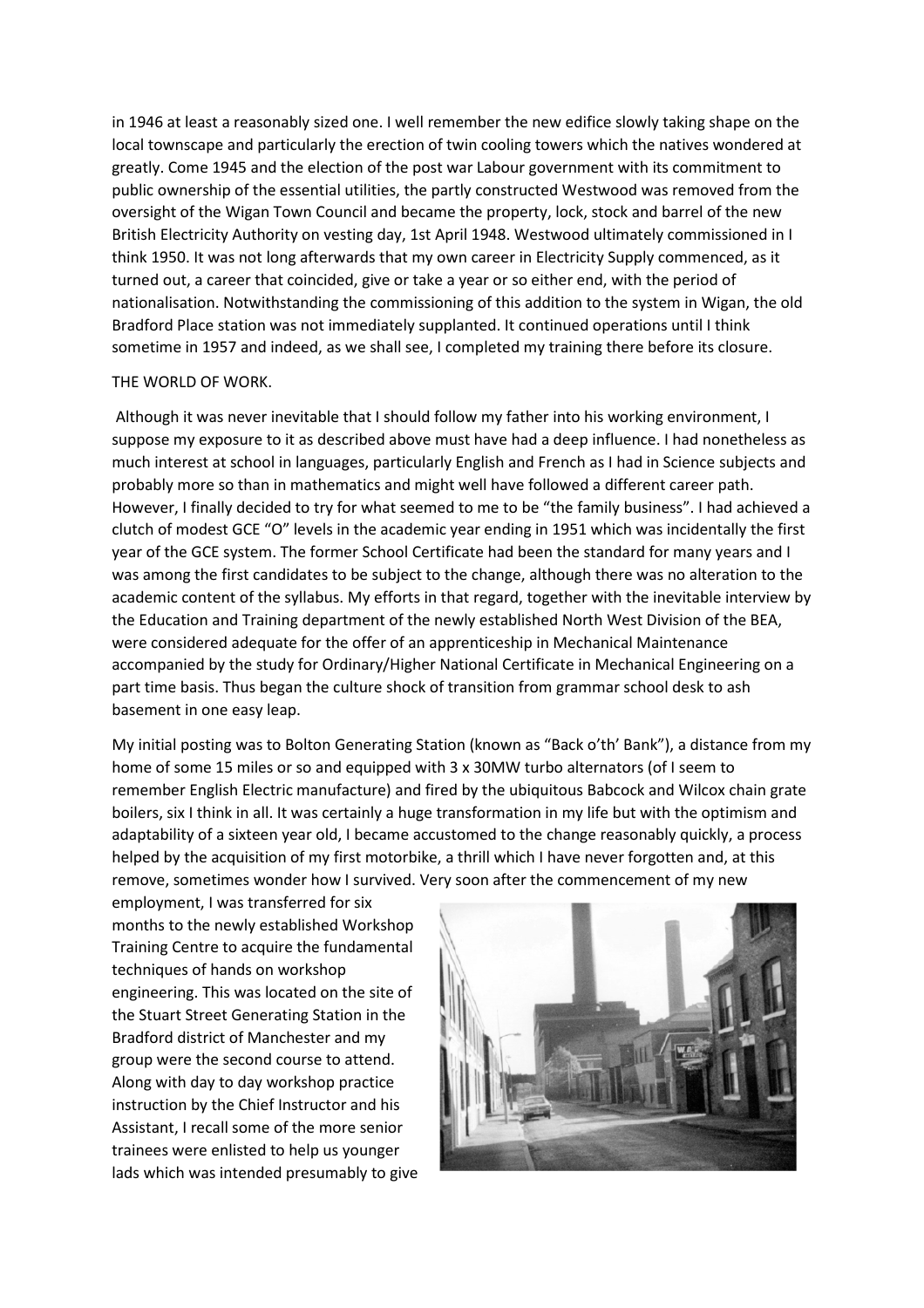them an insight into wider aspects of their working life. Also, numerous industrial visits were laid on for our benefit. Among the more memorable of these were visits to the famous Mather and Platt works which manufactured pumps, electric motors, and firefighting equipment and supplied many power stations with auxiliary plant; also to Bradford Colliery which at that time was the deepest mine in Europe and I believe from my recollection must also have been the hottest. Another unique feature was the fact that Bradford Colliery supplied the Stuart Street bunkers direct from the coalface via an underground conveyor belt which emerged from the earth in a coal transfer facility adjacent to the boiler house. My admiration for the men who won our fuel in those days stems from that particular trip as an apprentice.

My apprenticeship continued apace and another landmark occasion came when I was included in a group of apprentices on a Trainee Induction Course, the venue being Electricity Hall at Buxton, the renowned spa town in the Derbyshire peak district. Electricity Hall itself was an imposing former gentleman's residence with all that implies in the way of fixtures and fittings. As the name suggests, the



surroundings were opulent, or what passed for opulent in the post war years of austerity. Certainly, I had not experienced such a degree of luxury living as it seemed then. The days were passed in lectures, discussion groups and forums touching on all aspects of the industry and I remember a visit and talk, followed by a question and answer session, from our then NW Divisional Controller, Mr. Andrew Cooper, a man of great distinction in the industrial field. Our leisure time was passed in the well-stocked bar, with snooker, table tennis and so forth available on tap so to speak. Towards the end of my apprenticeship, I was posted to my home town station at Bradford Place, already mentioned above, where at that time, my father was still on the technical staff, in post as Shift Charge Engineer. There I concluded my Articles of Indenture which were subsequently presented to me at a ceremony at the Whitworth Hall in Manchester. Inevitably, my future was clouded in those days, as it was for most of my contemporaries, by the prospect of National Service. That was to be my next significant change of lifestyle.

NOW WE ARE TWENTY ONE. (With apologies to A.A. Milne).



The Royal Air Force was my next port of call. I was almost 22 years old at this stage but since my time therein is not relevant to the supply industry, I will not linger on my experience in its ranks except to say firstly, that I enjoyed it considerably and secondly, that they made use of my technical background to some degree by training me to operate and maintain the ground radar facilities which equipped the control tower of a V-bomber station in East Anglia. I might also mention that,

having risen to the heady heights of Senior Aircraftman, and having already on entry been designated "potential officer material," I fleetingly considered perhaps staying to carve a career in the military field of engineering but the keyword there is "fleetingly".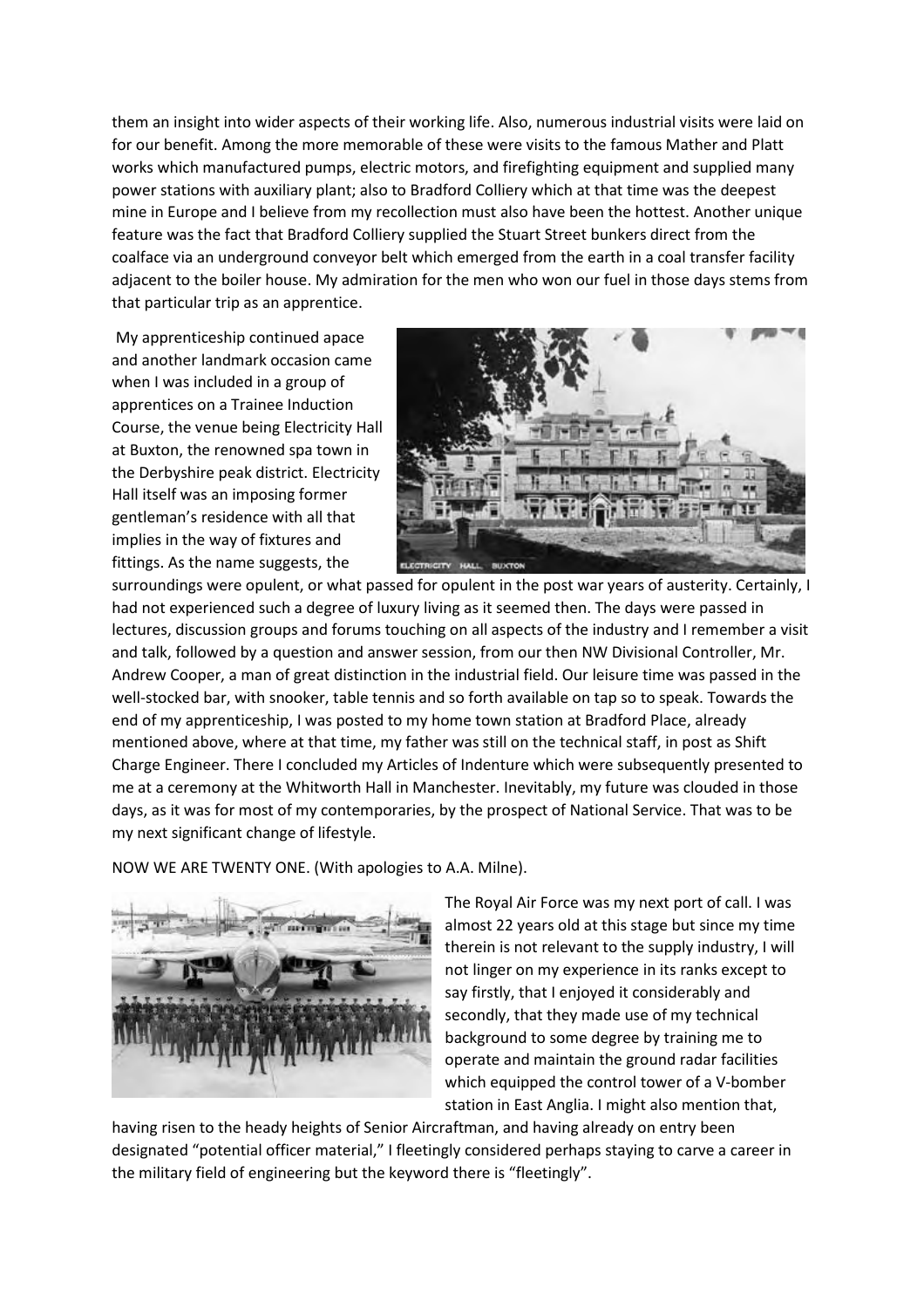Demobilisation, two years later, found me seeking new pastures in electricity supply, even though I could have become re-employed in the north west. I liked the idea of moving on from my old haunts. Among my applications, was a post in the East Midlands Division as a General Assistant Engineer at the Avon Generating Station, Warwick. This was a plant which had formerly been under the ownership of the Leicestershire and Warwickshire Electric Power Company, a subsidiary of



the Balfour Beatty group, prior to nationalisation. Suffice to say that I was interviewed, found to be up to scratch and offered the position. It was at this time also that I married and fairly immediately found myself to be a prospective dad. A respectable time later, my wife presented me with a son and heir and grown up life began in earnest.



My time at Warwick was invaluable in the sense of experience gained and responsibilities developed. The variety of plant and equipment on site was extensive with the local Area Board (East Midlands E.B.) system being connected via three separate sets of busbars at 6.6kv and 12.0kv together with the 33kv outdoor ASEA overhead busbar substation to which both the generation output and the 132kv grid connections were established. The station plant consisted of four turbo alternators (2 x 6MW; 2 X 15MW) of BTH manufacture and coincidentally of similar design and operating characteristics as the plant at Wigan. The various interbus transformers and connections, albeit the property

of EMEB were the responsibility of the station senior authorised operational staff who issued safety documentation to EMEB personnel as requested by EMEB district operational senior staff. This meant that there was ample opportunity to gain varied experience as a junior engineer so I found myself in the ideal environment for career development as time passed. My main responsibilities at first were in the Efficiency Office with the routine monitoring of station performance and production of the usual data for submission to Divisional Headquarters in Nottingham but ample opportunity was afforded to assist in the wider aspects of operations and maintenance. The operational significance of Avon Generating Station was vital for security of supply; with 2 x 30MVA grid transformers supplying a demand well in excess of 100MW on peak in winter, as I recall, plant availability was of the essence. As I gained experience, over time, I passed through the Control Engineer, followed by Assistant Charge Engineer posts. It seemed that I was destined to remain there longer than I originally anticipated as a vacancy seemed to occur just as I began to think a move was desirable for career progress. This pattern was repeated when finally, a Charge Engineer vacancy most unexpectedly occurred very shortly after the last one had been filled only some two years or so previously. My application was successful and I progressed to my first Senior Authorised post.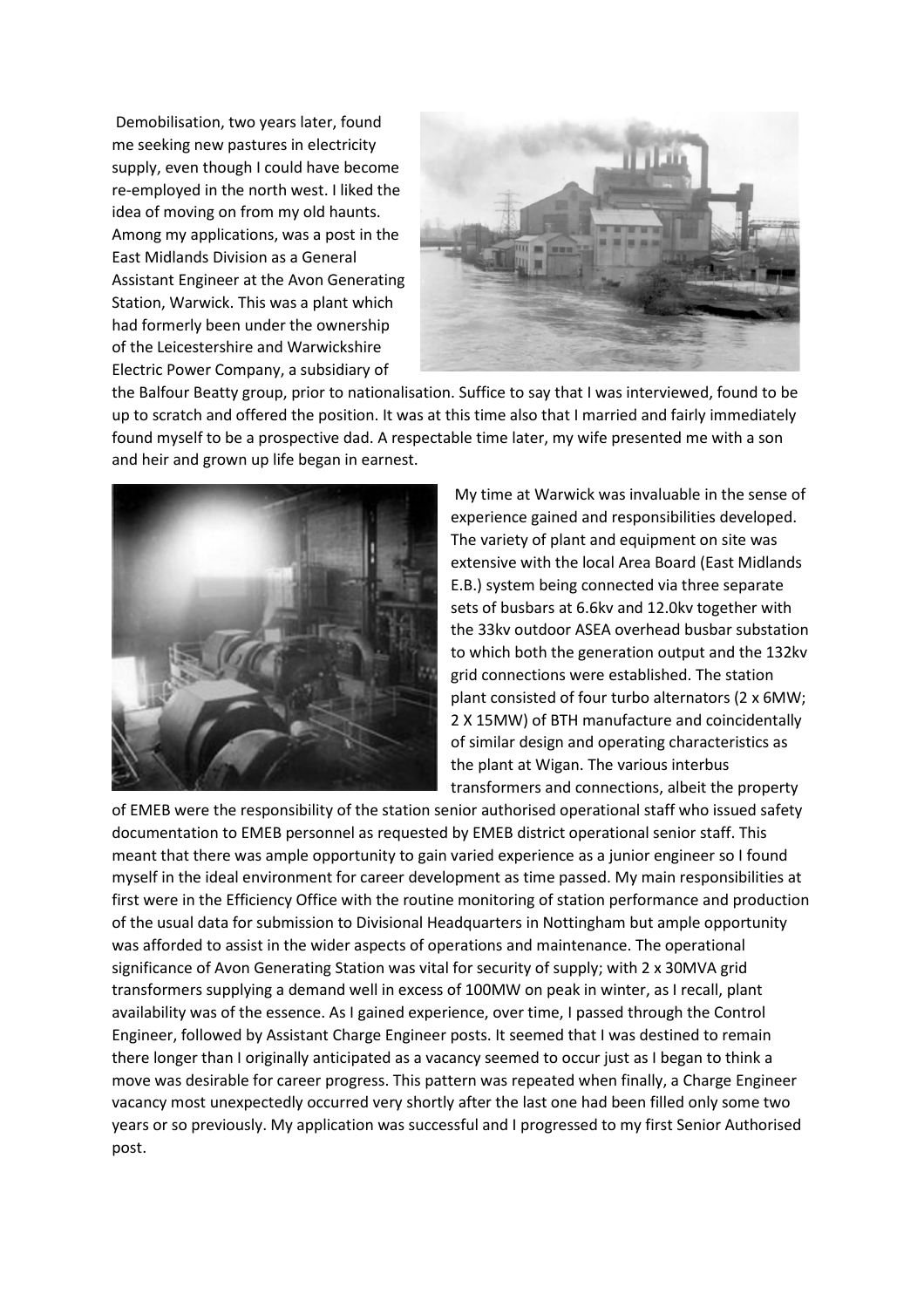The responsibility of being in the position where "the buck stopped" constituted a severe learning curve. I was pretty well versed by then in the technical aspects of the plant and complex grid and distribution setup. However, the matter of industrial relations and what was then generally referred to as "man management" was something that only raw experience could impart, allied with invaluable advice from my older and more experienced colleagues. This was a period (the sixties)



when trade union activity was very much an issue to be faced on the shop floor. Together with the worst winter for many decades, (1962/63) my life became somewhat hectic at work and I recall this as the time when, professionally speaking, I " grew up" over a very short period of time. That winter, the Midlands Region (Birmingham) grid control, in common with their counterparts around the country, were desperate for every last megawatt at morning and evening peaks and voltage reduction became a routine operational tool for the duration. It was probably the most severe winter since the notorious 1947 freeze which I remember as a young boy. I recall also then that there were supply interruptions, (load shedding in the parlance of the day), due to lack of capacity. The situation in 1963 was very similar. I do not remember whether we actually disconnected on this occasion but certainly we ran for lengthy periods with two stages of voltage reduction applied. It was a literally physical fight against nature to prevent items of equipment in exposed locations from freezing solid and to ensure plant was maintained in readiness for the morning peak. On the domestic front, I recall that it started to snow gently on the afternoon of boxing day covering the lawn of our recently acquired house. I did not see it green again until March!

Also, the situation with respect to industrial relations was volatile to say the least with various occasions when working to rule and threats of stoppage of work could flare up and needed to be managed at that level as they occurred. In this regard, and to be fair, I must say that I was thankful that the shop steward who was most influential among the operational industrial staff was one of the old school who was generally sensibly realistic and I learnt that, managed properly, he could become one of my most significant assets as an aid to peace and calm on the shop floor. This indeed proved to be the case and I developed a great deal of respect and admiration for his approach which I would certainly describe as helpful. This was not always so with some of his peers!



I can call to mind also occasions when technical staff were invited to volunteer to man plant in their own time in place of industrial staff working to rule. Not everyone approved of this course of action but, whatever the rights or wrongs of the situation, Birmingham Grid Control were always very grateful for the megawatts. During one such episode of "stand in" operators when I was the Charge Engineer on shift, one of my colleagues

who happened to be a railway enthusiast had volunteered to drive the electric locomotive ferrying the wagons of coal from the railway mainline sidings down to the station tippler, a distance perhaps approaching half a mile and assisted (with my permission) by a young General Assistant Engineer. He, (my Charge Engineer colleague and an older man than I), had a high old time and it was his idea of heaven. With the maturity of age however, it occurs to me that I would almost certainly have been in serious legal trouble if anything had gone amiss. Mercifully, it didn't.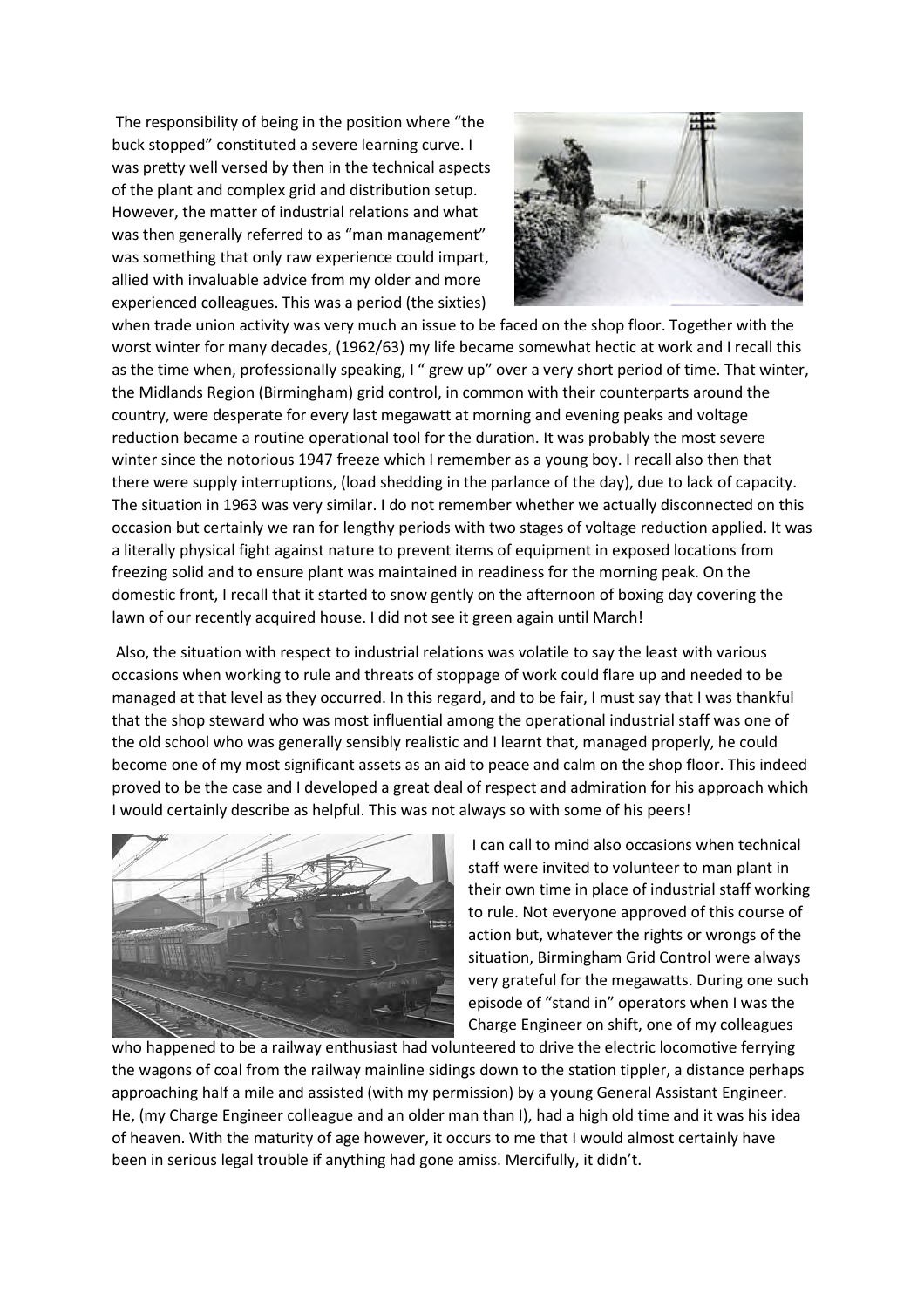During this time also and for operational reasons already mentioned, it was deemed necessary to reinforce the capacity to supply the local demand which covered an extensive area of Warwickshire and the East Midlands. To this end, a project to double the grid transformer capacity onto the bars at Warwick commenced. This was of course a major undertaking and one in which the senior staff of the station, the CEGB Transmission District and the Construction people, (not to mention the EMEB whose distribution plant was connected in close electrical proximity), were heavily involved. I cannot over emphasise the value of this experience in my working life. The other side of that coin though was of course the fact that, after completion of this project, the Avon Generating Station became much less necessary to security running and "out of merit" operation was greatly reduced. Overall, I would certainly regard my time at Warwick as the fundamental basis of my career and look back with more than a little affection on those days.

## BACK TO THE NORTH.

At length, I sought a return to the region of my earlier days and with my East Midlands experience behind me, secured appointment to the NW region's Hartshead Generating Station near Stalybridge in Cheshire, although only just, as it was very close to the Lancashire border being quite adjacent to both Ashton-under Lyne and Mossley, both of which were Lancashire towns regarded generally as being "near Manchester". Hartshead was a somewhat larger station than Warwick with reference to installed capacity. It was ordered and commissioned initially as a combined undertaking by four adjacent smaller local authorities combining their resources. These were Stalybridge, Hyde, Mossley and Dukinfield. Together, they brought into being the SHMD Tramway and Electric Power Company. It had been commissioned in I believe the twenties and expanded during the thirties and forties. It consisted of six Metropolitan Vickers turbo alternators: the LP sets being the original 3 x 14.5MW machines driven by the refurbished Babcock CTM boilers, now converted from their original chain grate coal firing to corner burner oil firing. The later three sets were also Metropolitan Vickers of 30MW capacity, also driven by six Babcock chain grate boilers of much later design. This gave the station a "book" capacity somewhat in excess of 130MW but in practice, due to the age of the three older LP machines, a limit was placed on actual output and from memory, I seem to recall our readily usable capacity was around 125MW to 130MW perhaps if max. gen. conditions were required. My post there initially was as Assistant Charge Engineer but with the possibility as I sensed of some upward mobility in reasonably early course. However, I remained in post only just in excess of three years as I became aware of the opportunities afforded by the System Operation developments resulting in three tier operation. Whilst at Hartshead, I made the most of the experience available but it somehow didn't impart the sense of satisfaction that Warwick had done. Perhaps that feeling was born of becoming a rather smaller cog in a rather larger wheel. There did not seem to be the opportunity to "drive" any given situation; everything seemed to happen according to "the book"



with less scope for individual input. Perhaps I am a little unfair in these thoughts; perhaps I was restless for a change of environment after something approaching twenty years in power stations. At all events, that is what happened.

I must say though that in my personal life, my time at Stalybridge saw the addition of another son to my family so my sojourn there was not entirely without its high spots.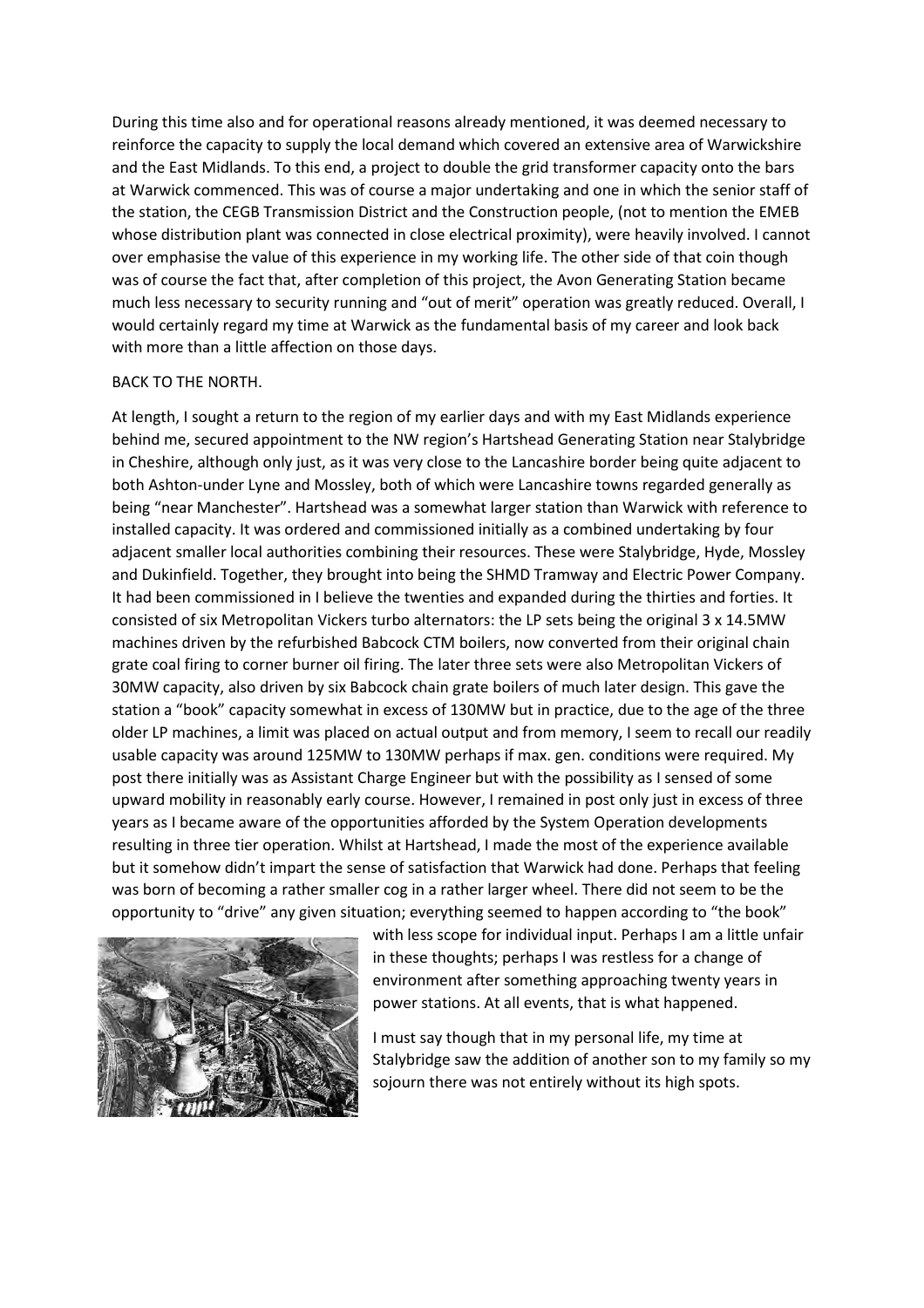#### SYSTEM OPERATION.

With the superimposition of the 275kv and later 400kv supergrid on the existing 132kv network, the opportunities afforded by the expansion of system operation staff became of interest to me. I put the requisite applications in place and was ultimately appointed to a post in the last group of five engineers designated Assistant Control Engineers at Manchester Grid Control Centre known locally as "Roseneath", that being the name of the mansion type of house which had been acquired as the location for the control centre upon its move from the Didsbury HQ back in I believe 1958. "Roseneath" was situated in Bramhall which is a somewhat upmarket village, which regarded itself rather as being "in Cheshire" (which it was) than "near Manchester" (which it also was). I believe back in the days when it was first mooted as the location of an "industrial development", there was some local consternation which these days would be dubbed "nimbyism". Of course I had no

knowledge of this at first hand but if it existed at all it was evidently overcome, although I must say that I was always conscious that annoyance to the neighbours and unnecessary noise was a big "no- no", and especially so at night. I was also told, I cannot recall by whom, that a reason for "Roseneath" as a choice of location was its physical proximity to a major GPO landline underground junction which was a convenient circumstance from the telecoms aspect.





The "three tier" alteration of the disposition of the "Roseneath" facilities had begun when I arrived there. The existing set up was: the Area control room was in use as usual. The plan was to construct and equip two further rooms: the final configuration being a "Mersey" district room with operational responsibility for the 132kv system and connected generation to the west of the region including the Wirral and North Wales whilst its counterpart to the

east of the region fulfilled a similar function and was designated the "Pennine" district. At the time of my arrival, the original Area room had an additional function, doubling as the Mersey district loading desk. The switching function was also operating both supergrid and Mersey 132kv systems, albeit of course from separate desks. The Pennine room had already just commissioned and was on its own in its new surroundings, Control Engineers having been recently appointed. The immediate future development was to commission the second new room as the Area room, exclusively taking care of the supergrid and connected generation together with the nuclear generation located in North Wales. There was also a relatively small output from the original nuclear plant at Calder Hall owned and operated by the Atomic Energy Authority on the Cumbrian coast. This was the only station on the system which told grid control what it was doing rather than the other way round. The loading engineer programmed the Calder output as it happened. When Area was established on its own in the new room, Mersey would be left to take care of itself in the original control room. This state of affairs meant that my group of new appointees had the advantage of spending time becoming acquainted with procedures and getting to grips with our new function in the grand scheme of things. For almost our first year, we manned the desks, (Mersey in the first instance),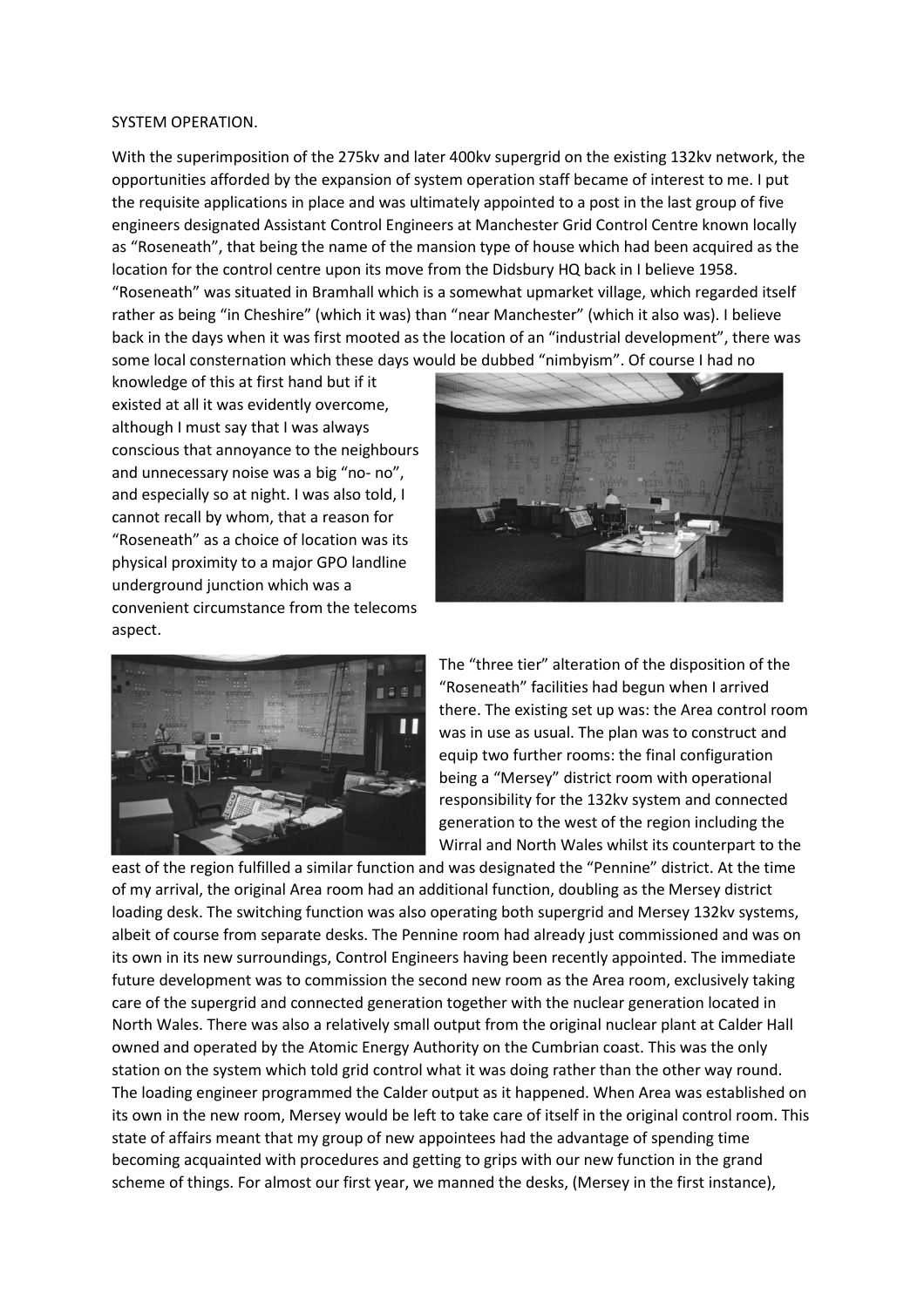under supervision and I must say that in my case at any rate, I was glad that was so. Most Fridays were devoted to lectures from various functionaries, planning engineers, district engineers local managers et al. I found this period invaluable in acquiring knowledge hitherto outside my previous experience, particular instances being the characteristics of EHT overhead conductors, line protection and tower construction. When we finally were driving the system after the departure of the Area people, on our own, as Mersey District Assistant Control Engineers, we had thus been very thoroughly briefed.

Certainly in the very early weeks of my grid control incarnation, I seriously felt that I had taken an illadvised career path. I found the change from the generating station environment hugely demanding and considered at one stage whether to try to reverse my choice in some way or other. However, I received sympathetic advice from senior colleagues, some of whom assured me that my inner sentiments were not uncommon and that I should not act hastily and that I would get to grips in an acceptably short time. This in the event is exactly what happened and looking back, it seems almost as though the confidence arrived overnight although I am sure it was a more gradual process. At all events, I grew in confidence and sought and obtained experience in the Pennine district then subsequently the Area control room wherein I eventually became established as an experienced assistant in both loading and switching functions in all three control rooms. This widening of exposure to the whole system and particularly at Area level stood me in good stead when a restructuring of the staffing in the late seventies was brought about by economies imposed by government requirements. A number of vacancies occurred at first engineer level which were the subject of course of fierce competition. I was successful in my application and found myself responsible as senior in a district room and also at a differing time still operating in the Area as Loading Engineer which function was elevated to First Engineer status as I recall. I was also able to function as assistant on the Area switching desk for significant periods so my experience remained widely spread which I considered an important factor.

One highlight of my time in the Area was the occasion during the industrial troubles of the early seventies. This must have been, from memory, when the government imposed a three day week together with deliberate supply interruptions in order to conserve coal. Arriving on shift one Monday morning to pick up the Area loading function from my weary colleague who was more than pleased to see me, I could hardly get to the desk for TV personnel, cables strewn on the carpet, cameras set up in the most inconvenient spots and an atmosphere far removed from the usual quietude of total control. The situation on the system was in the usual state of controlled crisis and no one had much time to pay attention to our intruders. Indeed, I was not alone in questioning why it had been permitted but that decision was way above my pay grade. I recall being vaguely aware at some stage of a man with a hand-held camera slowly circumnavigating the loading desk but had neither time nor inclination to pay him any attention. However, I was rewarded later that evening by the sight of myself at work on the local early evening TV news. I must have been recognisable for only perhaps thirty seconds or so but was subsequently amazed at the number of friends and relations who rang to let me know how impressed they were…well mostly impressed I should say! I seem to remember also that the clip of film was used as introductory footage on a national newscast a short time later…thus were my efforts brought to the attention of a grateful nation!

Another circumstance which stands out in my memory was towards what turned out to be the end of my working life. This was engendered by the takeover of the original grid network (132kv) which had become basically an EHT distribution grid. It was taken over by the local electricity boards the North West E.B. and the Merseyside & North Wales E.B. (NORWEB and MANWEB). The two boards involved treated their new functions very differently. Hitherto, they of course had no technical staff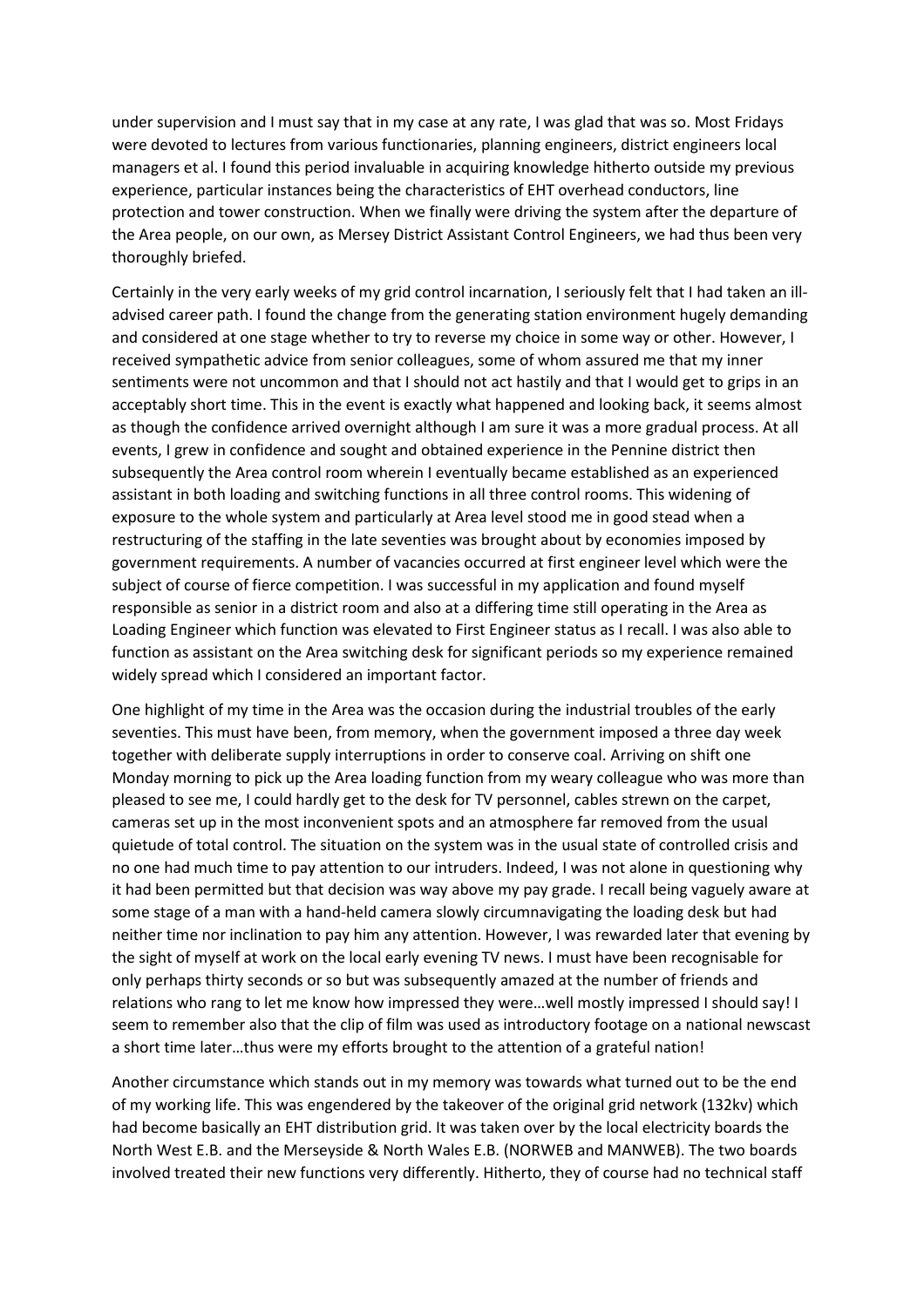with experience of operating or maintaining 132kv equipment. MANWEB's solution was to set up a totally new group of experienced engineers mainly recruited of course from the ranks of the CEGB. Indeed, one of our Roseneath colleagues was appointed as its first head. This made for a fairly seamless transition.

NORWEB on the other hand decided to train some of their existing staff with a view to eventually getting them authorised to manage their hitherto unfamiliar function. Their immediate problem was that they wished to carry out a wholesale refurbishment and extensive re-routing of a large part of the 132kv system in the extreme north of the region known as the Cumbria Ring which involved some new construction and re-stringing. The terrain was largely rural in nature and indeed parts of it bordered the Lake District National Park. System Operation in Manchester were approached for assistance with the safety switching and documentation necessary to this project and our Control Manager sought volunteers to come out of the standard shift rota to dedicate their efforts exclusively to this work for an anticipated twelve months. Perhaps unsurprisingly, there was no immediate rush to volunteer as people mulled it over and considered its significance. I however, at that time had only recently returned from five months sick leave, having had a coronary bypass at a time when they were not as common as they later gradually became. It suited me very much to volunteer my services for the Cumbria Ring control role as there were no night shifts and no weekend working. I chatted briefly with a colleague who had also expressed an interest and with whom I was on amiable terms and thus likely to form an amicable working partnership. Our offer to take on the function was snapped up by local management and we embarked on what I consider to be one of the most interesting and enjoyable periods of my working life. Our attendance on shift was limited to morning and afternoon shifts covering 0700-2300 hrs. over a five day week. As far as the Cumbria Ring was concerned, we were monarchs of all we surveyed: an interesting project; no nights; no weekends; occasional booking of a pool car for meetings at the NORWEB office in Kendal, a beautiful part of the country, where we were treated to the best NORWEB had to offer in all respects. What was not to like? Sadly of course it didn't last beyond the year. The planned timetable for the project ran to perfection, an unusual circumstance in itself. Pretty well exactly twelve months to the day it commenced, the job was completed. My colleague and I were re-incorporated into the standard rota with subsequent consequences for my health which my medical adviser eventually asserted were enhancing the probability of seriously adverse cardiac consequences. When he mooted the possibility of my seeking to transfer my activities to less onerous duties under less demanding conditions, I informed him that I could seek early retirement whereupon he strongly advised that course of action with assurances of his full support.

In short, that is what ensued and thus ended a career which might never have happened but which I am pleased to have pursued for all the years. It was extremely fulfilling and even today, thirty years on, my recollections impart a sense of having made a useful contribution during my working life. If asked what memory remains most prominent at this remove, I would say unhesitatingly: the people that I met and called my colleagues; their dedication, their integrity and their competence. Some became close friends and one or two I count among the most inspiring people I have met.

The present industry and particularly System Operation is unrecognisable from those bygone days. I am proud of the small part that I played in it.

GFH.